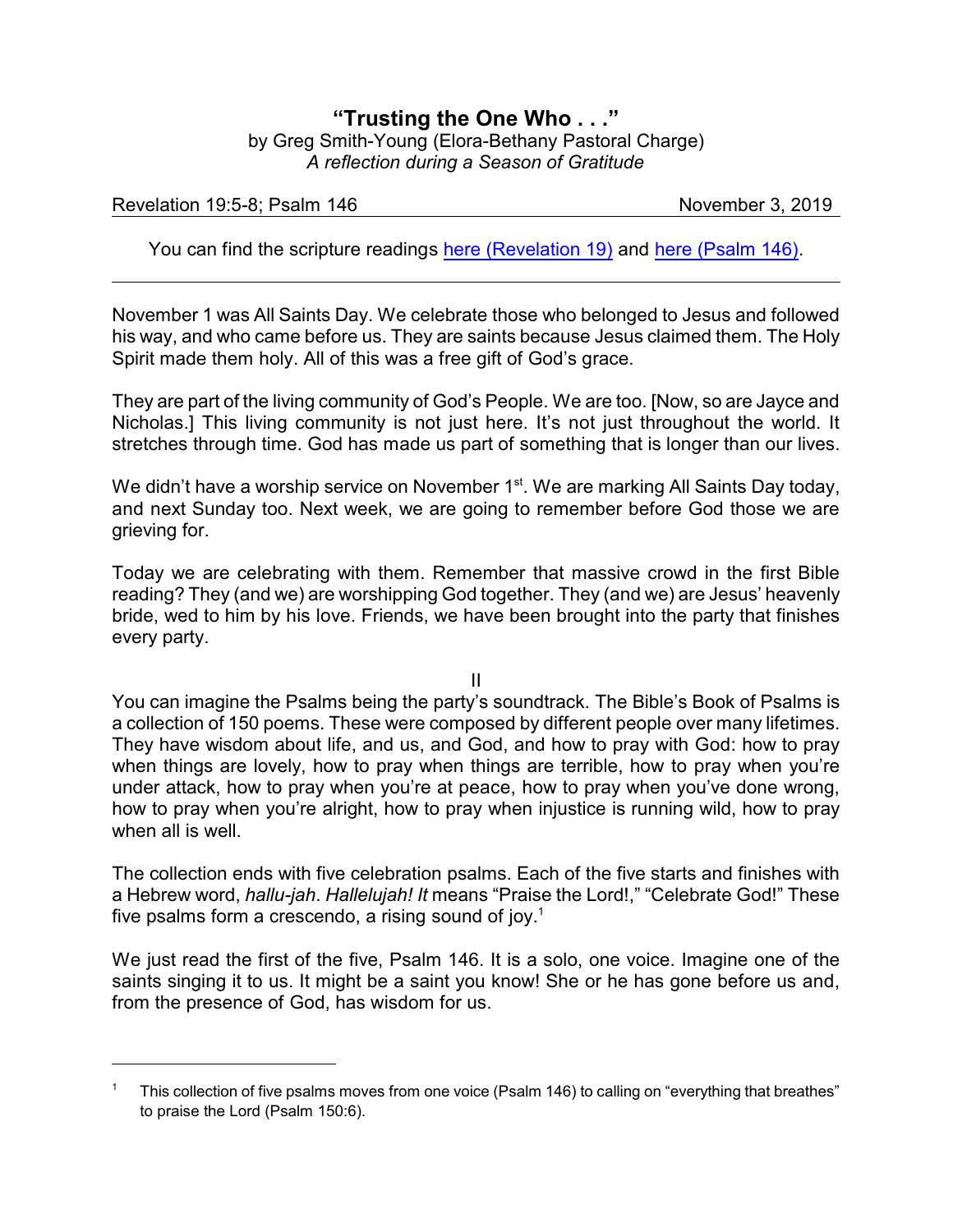The Psalm begins: *"Praise God, my soul!"* She's talking about your whole being, your whole self. <sup>2</sup> Celebrate God with your whole life, everything about you. Celebrate God your whole life long. However many days God gives you, it is ample time for you to give God your joy, your gratitude, your wonder, your praise.

These first words set the tone. It's celebration!

III

Then the tone shifts, from celebration to caution.

[A few minutes ago, we sang a song, and its first words come from another psalm, Psalm 121:

> *I lift my eyes up to the mountains. Where will my help come from?*]

Who are you going to count on to help you? Who can you trust?

Here is the caution: *"Don't put your trust in princes!"*

It's talking about anyone with authority, influence, power and resources. We could include political leaders, celebrities, business bosses, judges, experts. Let's include ministers, teachers, parents. Let's include everyone. The Psalm says, *"Don't trust any mortal, for in them there is no help."*

That's strong! Too strong? If someone has knowledge, and ability, and good character, can't we trust them? I think so, as far as it goes. I hope there are people in your life whom you can turn to for help. But even the most faithful friend can only be trusted so far.

The Psalm makes not distinction between good leaders and poor leaders, competent or incompetent. When it cautions, "Don't put your trust in them," that covers even the very best among us. It's not that they are bad. It's that they are human. So they will disappoint us. Every one of them.

And every one of them has an expiry date. Their power to help you will die with them. All their plans will flitter away.

This is a celebration psalm, but it has this cautioning question: who are you going to trust?

IV

That question cues up the chorus.

*"Happy are those whose help is the God of Jacob."* (Jacob was Israel's ancestor and,

<sup>2</sup> The Hebrew word often translated as "soul" is *nefesh*. It does not refer to one part of you. It is your self, all that you are.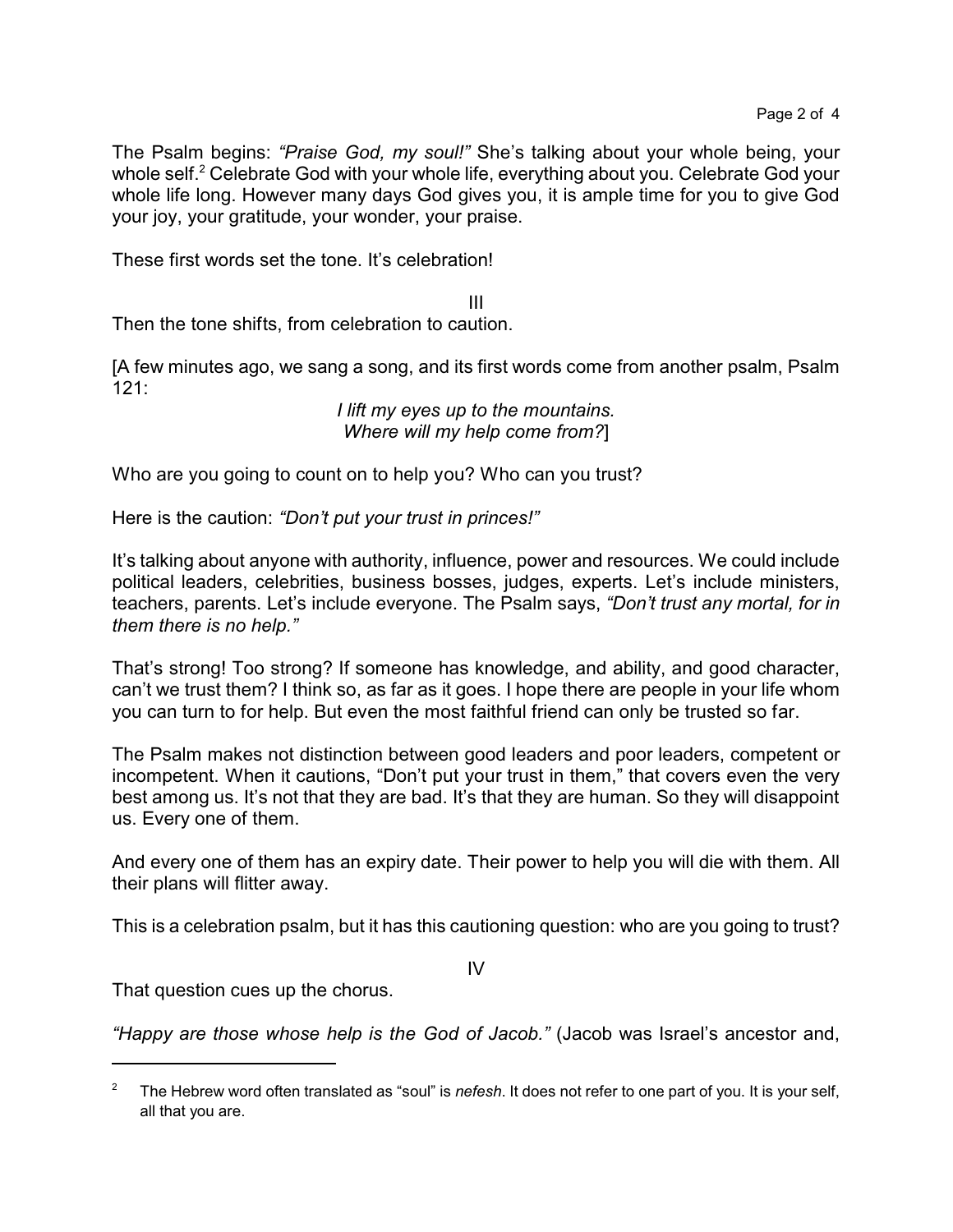because of Jesus, we are brought into Jacob's family.) Happiness here has a sense of deep, abiding contentment.

How on earth can we be content in this world as it is? True contentment comes when we rest our trust in God. Not in people, and stuff people make, and things people do. People, including you and me. Not people, but God.

Why? It's because of what God does, because of what God is like and who God is. The Psalm gives us a list. You can imagine a shout of "Yes!" after each one.

God creates everything. Yes!

God keeps faith — God is trustworthy — forever. Yes!

God creates justice for those who are oppressed. Yes!

God feeds those who are hungry. Yes!

God gives freedom to those imprisoned. Yes!

God gives sight to those who are blind. Yes!

God lifts up those who are bent low. Yes!

God loves those who are just. Yes!

God watches over immigrants, refugees, newcomers. Yes!

In the ancient world, widows and orphans were especially at risk, but God provides for those who are vulnerable. Yes!

God twists and turns the ways of the wicked. Those whose actions and policies prey on those whom God helps, God will make a mess of what they've got planned. Yes!

God reigns forever. Yes!

V

Who are you going to trust?

When push comes to shove, into whose hands will you put your life, and everything and everyone you care about? Whose hands?

When you are a ball of confusion . . . or maybe more important, when you are not and think you have everything figured out . . . whose wisdom are you going to rely on to guide you, even more than your own?